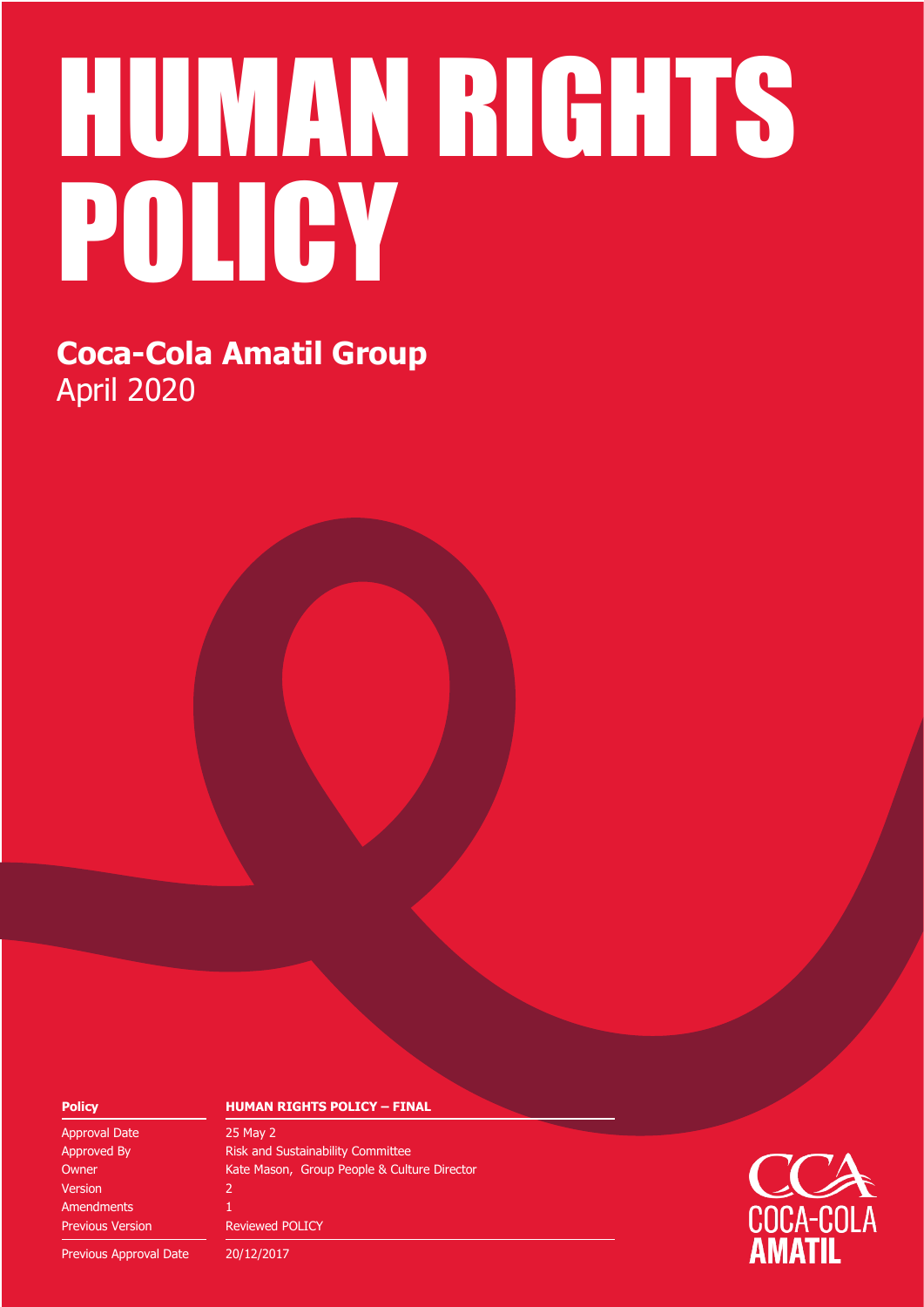## **CONTENTS**

| 1     | <b>HUMAN RIGHTS POLICY</b>                             | 3                                   |
|-------|--------------------------------------------------------|-------------------------------------|
| 1.1   | <b>Our Commitment</b>                                  | 3                                   |
| 1.1.1 | Community and Stakeholder Engagement and Respect       | 3                                   |
| 1.1.2 | Competing obligations                                  | 3                                   |
| 1.2   | Our approach                                           | 3                                   |
| 1.2.1 | Implementation of the policy                           | 3                                   |
| 1.2.2 | Application of the policy                              | 3                                   |
| 1.2.3 | Our obligations                                        | <b>Error! Bookmark not defined.</b> |
| 1.2.4 | Our expectations                                       | Error! Bookmark not defined.        |
| 1.3   | <b>Our priority areas</b>                              | 4                                   |
| 1.3.1 | <b>Valuing Diversity</b>                               | $\overline{4}$                      |
| 1.3.2 | Freedom of Association and Collective Bargaining       | $\overline{4}$                      |
| 1.3.3 | Safe and Healthy Workplace                             | $\overline{4}$                      |
| 1.3.4 | <b>Workplace Security</b>                              | 4                                   |
| 1.3.5 | Forced Labour, Child Labour, and Human Trafficking     | 5                                   |
| 1.3.6 | Work Hours, Wages and Benefits and Right to Work       | 5                                   |
| 1.3.7 | Land Tenure, Water Resources and Environmental Impacts | 5                                   |
| 1.3.8 | Healthy Lifestyles                                     | 5                                   |
| 1.3.9 | Vulnerable Individuals and Communities                 | 5                                   |
| 1.4   | Reporting, assessment and development                  | 5                                   |
| 1.4.1 | <b>Public Reporting</b>                                | 5                                   |
| 1.4.2 | <b>Ongoing Improvement</b>                             | 5                                   |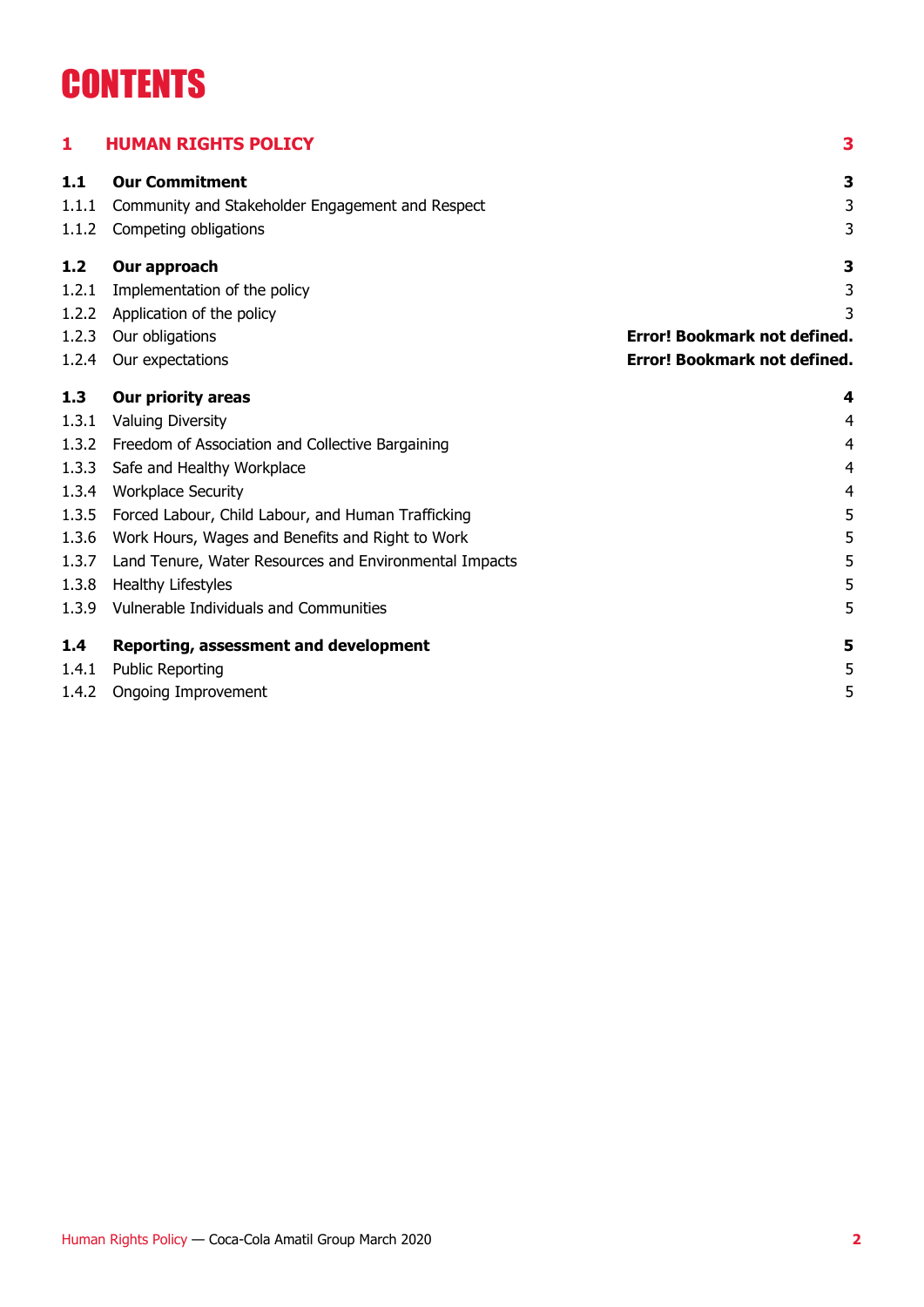## <span id="page-2-0"></span>1 HUMAN RIGHTS POLICY

At Coca-Cola Amatil we make a distinctive and positive contribution to the world we live in and respect for human rights is fundamental to this. We recognise the importance of our obligation to promote and observe internationally recognised human rights in the way we conduct and operate our business. We are committed to ensuring our workplace, our supply chain and our community is safe, lawful, and diverse – respectful and responsible everywhere, every day.

Our Human Rights Policy is guided by international human rights principles encompassed in the Universal Declaration of Human Rights, the International Labour Organisation's Declaration on Fundamental Principles and Rights at Work, the United Nations Global Compact, the United Nations Permanent Forum on Indigenous Issues and the United Nations Guiding Principles on Business and Human Rights.

#### <span id="page-2-1"></span>**1.1 Our Commitment**

Coca-Cola Amatil respects human rights. We are committed to identify, prevent, and mitigate potential and actual adverse activities which may have an impact on human rights, resulting from or caused by our business.

#### <span id="page-2-2"></span>**1.1.1 Community and Stakeholder Engagement and Respect**

we recognise our impact on the communities in which we operate. We are committed to engaging with stakeholders in those communities to ensure that we are listening to, learning from, and considering their views as we conduct our business. Where appropriate, we are committed to engaging in dialogue with stakeholders on human rights issues related to our business. We believe that local issues are most appropriately addressed at the local level, provided they comply with our commitments in this policy. We are also committed to creating economic opportunity and fostering goodwill in the communities in which we operate through locally relevant initiatives.

#### <span id="page-2-3"></span>**1.1.2 Competing obligations**

Where we encounter a conflict between internationally recognised human rights and the national laws of the country in which we operate, we will seek ways to promote and honour the principles of international human rights to the greatest extent possible.

### <span id="page-2-4"></span>**1.2 Our approach**

#### <span id="page-2-5"></span>**1.2.1 Implementation of the policy**

Our Board of Directors is committed to achieving the highest standards of corporate governance and business conduct. The Coca-Cola Amatil Board and Group Leadership Team oversee implementation of and compliance with the Human Rights Policy.

#### <span id="page-2-6"></span>**1.2.2 Application of the policy**

Our Human Rights Policy applies to Coca-Cola Amatil, the entities that we own, the entities in which we hold a majority interest, and the facilities that we manage. We are also committed to working with and encouraging our partners and suppliers to uphold the principles in this Policy and to adopt similar policies within their businesses. We consider seriously human rights when deciding to engage or end business relationships. Consistent with the guiding principles outlined above, this policy also commits Coca-Cola Amatil to work proactively to support human rights in the communities in which we operate.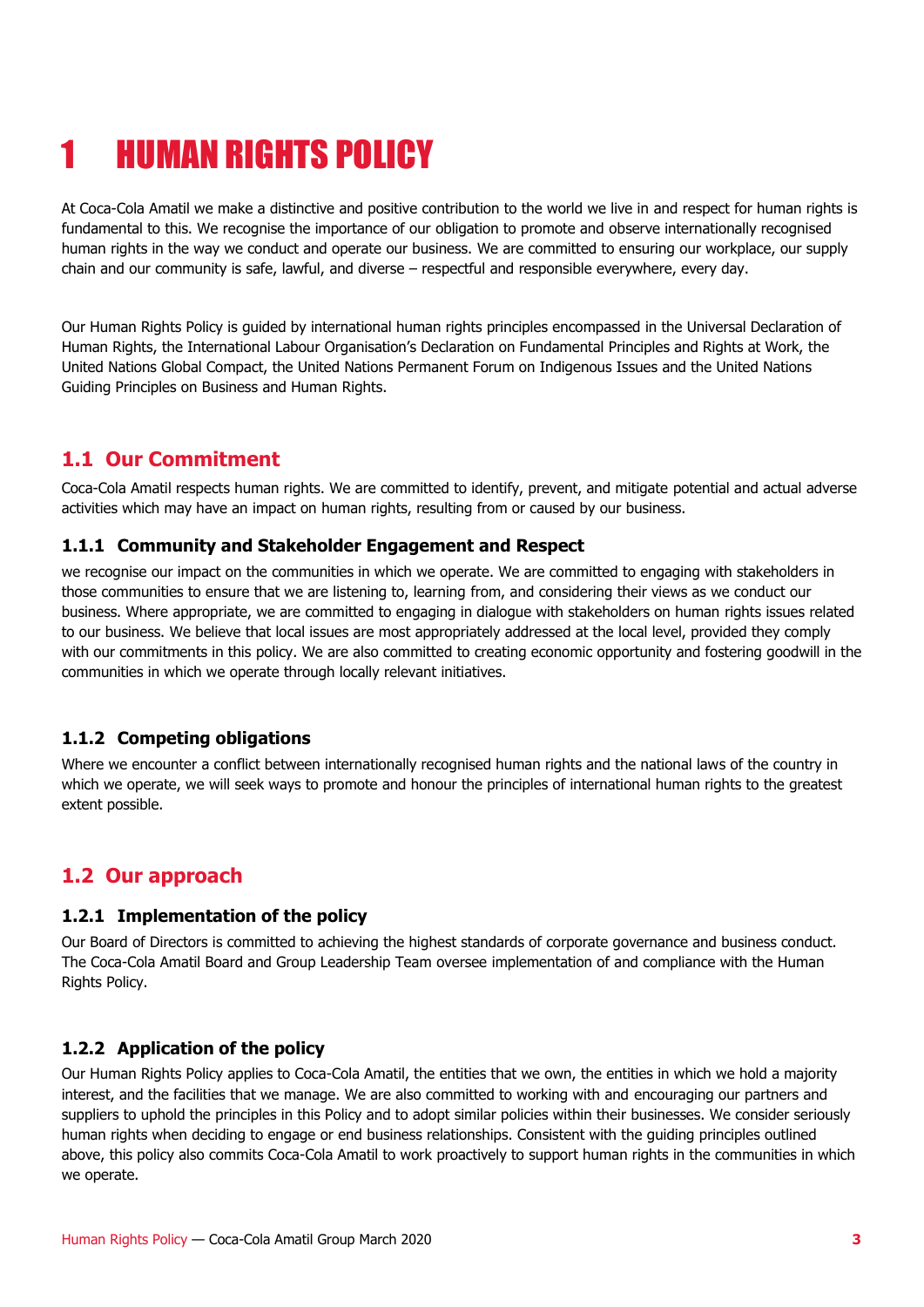#### <span id="page-3-0"></span>**1.3 Our priority areas**

We recognise that we have a responsibility to respect all human rights. We also acknowledge that human rights concerns affect different businesses in different ways, so we have identified a number of key human rights priority areas that are particularly relevant to our operations and the way we conduct our business. We acknowledge that we need to take ongoing action to assess and address potential and actual human rights risks in these critical focus areas.

We also recognise that the human rights risks we face may vary in different operating environments, and understanding these concerns from a local perspective is crucial. We are committed to ongoing consultation with the local communities and our supply partners in which we operate to better understand the nature of the potential and actual human rights risks that are present in those areas and enhance our ability to effectively address and respond to these issues.

We acknowledge that our key human rights priority areas may change over time alongside changes to how and where we operate. That is why we continue to monitor these human rights priorities, assess the effectiveness of existing mechanisms and make ongoing improvements to our risk management processes for all human rights concerns.

#### <span id="page-3-1"></span>**1.3.1 Valuing Diversity**

Coca-Cola Amatil values the diversity of the people with whom we work and the contributions they make. We are committed to equal opportunity and an inclusive workplace, and do not tolerate discrimination or harassment on the basis of race, gender, colour, national or social origin, religion, age, disability, sexual orientation, gender identification or expression, political opinion or any other status protected by applicable law. Recruitment, hiring, placement, training, compensation, and advancement at Coca-Cola Amatil is based on merit, including qualifications, performance, skills, and experience.

We do not tolerate disrespectful or inappropriate behaviour, unfair treatment, or retaliation of any kind. Harassment is unacceptable in the workplace and in any work-related circumstance outside the workplace.

#### <span id="page-3-2"></span>**1.3.2 Freedom of Association and Collective Bargaining**

We respect our employees' right to form, join or not to join a labour union without fear of reprisal, intimidation, or harassment. Where employees are represented by a legally recognised union, we are committed to establishing a constructive dialogue with their freely chosen representatives. We are committed to bargaining in good faith with such representatives in compliance with all applicable laws.

#### <span id="page-3-3"></span>**1.3.3 Safe and Healthy Workplace**

We provide a safe and healthy workplace and complies with applicable safety and health laws, regulations, and internal requirements. We are dedicated to maintaining a productive workplace by minimising the risk of accidents, injury and exposure to health risks. We are committed to engaging with our employees to continually improve health, mental wellbeing, and safety in our workplaces, including the identification of hazards and remediation of health and safety issues.

#### <span id="page-3-4"></span>**1.3.4 Workplace Security**

We are committed to maintaining a workplace that is free from violence, harassment, intimidation and other unsafe or disruptive conditions due to internal and external threats.

Security safeguards for employees are provided as needed and will be maintained with respect for employee privacy and dignity. We value the importance of the right to privacy, and we ensure that the ways we collect, store and handle personal information complies with applicable data protection and privacy laws.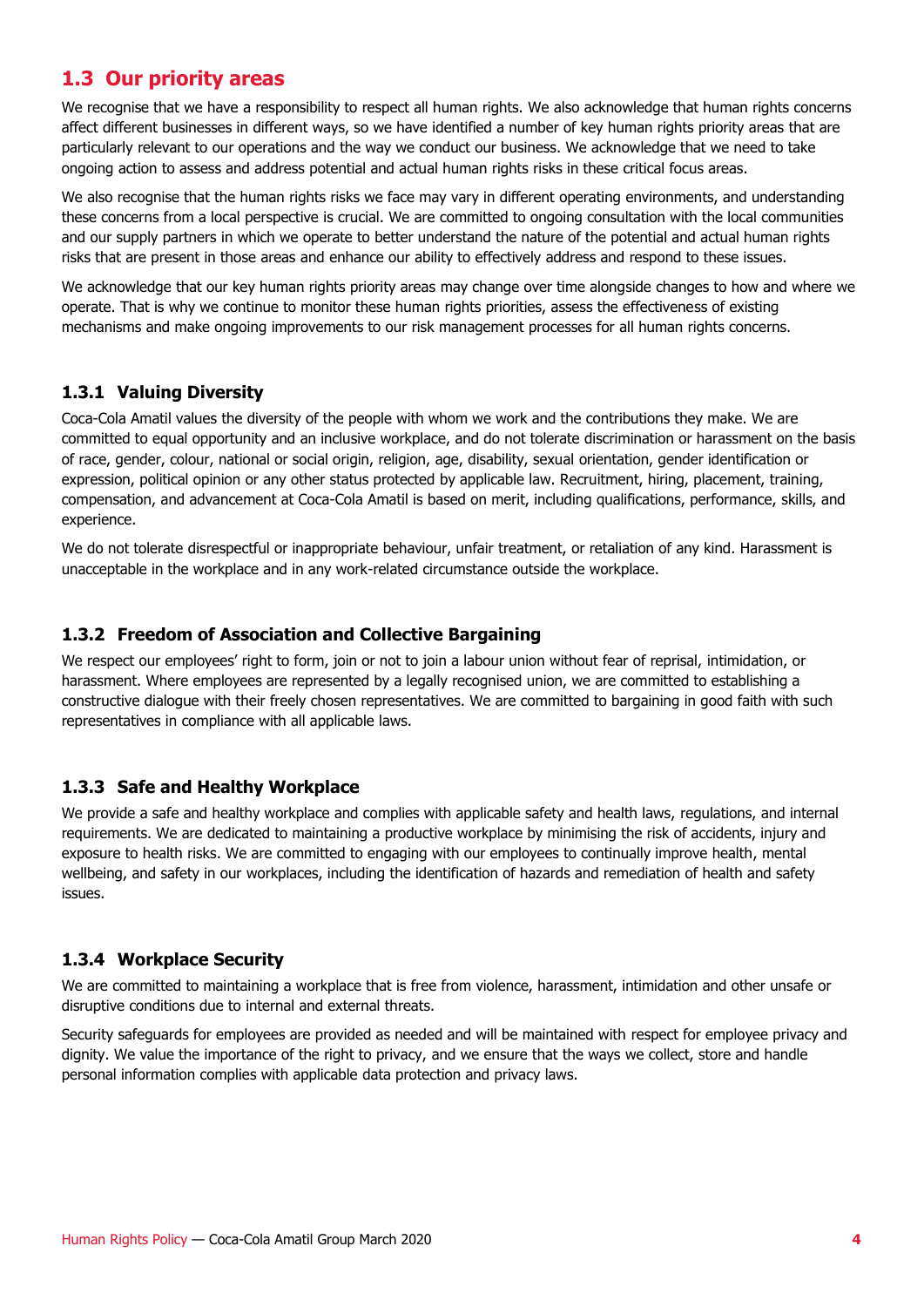#### <span id="page-4-0"></span>**1.3.5 Forced Labour, Child Labour, and Human Trafficking**

We prohibit the use of all forms of forced labour, including prison labour, indentured labour, bonded labour, military labour, slave labour and any form of human trafficking. We do not employ children below minimum age provisions of applicable laws and require that our suppliers adhere to the same standards.

We are committed to ensuring that our operations and supply chains are free from modern slavery practices. We set clear expectations for our employees, contractors, business partners and suppliers to encourage the disclosure of potential human rights breaches and are prepared to take steps to prevent and address it.

#### <span id="page-4-1"></span>**1.3.6 Work Hours, Wages and Benefits and Right to Work**

We compensate employees competitively relative to the industry and local labour market. We operate in full compliance with applicable wage, work hours, overtime, and benefits laws.

We verify that all employees have the right to work in the jurisdictions in which they are employed.

#### <span id="page-4-2"></span>**1.3.7 Land Tenure, Water Resources and Environmental Impacts**

We are committed to ensuring minimal impact on the environment, particularly avoiding impacts that may also result in increased risk to human rights such as access to water, sanitation, and clean environments. While we do not often purchase ingredients directly from farms, we are compelled, based on our values as a major buyer of several agricultural commodities, to act and to use our influence to help protect the land rights of local farmers and communities.

#### <span id="page-4-3"></span>**1.3.8 Healthy Lifestyles**

We are committed to providing transparent nutrition information and a range of beverage options to enable consumers to make informed choices consistent with a healthy lifestyle.

#### <span id="page-4-4"></span>**1.3.9 Vulnerable Individuals and Communities**

We are committed to respecting the human rights of individuals belonging to specific groups or populations who may be at heightened risk of becoming vulnerable or marginalised if adversely impacted by our activities or business relationships. We apply the principle of Free Prior and Informed Consent when consulting with communities.

#### <span id="page-4-5"></span>**1.4 Reporting, assessment and development**

#### <span id="page-4-6"></span>**1.4.1 Public Reporting**

We report to the public on our human rights-related risks, processes and commitments. We are committed to adhering to applicable legislative reporting obligations, including modern slavery reporting requirements.

We acknowledge the importance of being honest and transparent in our reporting to provide accountability to individuals, stakeholders, communities and other potentially affected parties who may be impacted by these matters. We believe that communicating openly about human rights risks and the initiatives we undertake to prevent and respond to these risks is a key component of our human rights due diligence.

#### <span id="page-4-7"></span>**1.4.2 Ongoing Improvement**

We are committed to the ongoing improvement and development of our human right's due diligence and remediation processes. We continually assess and review the measures we have in place, and we look to explore new and better ways to take action against adverse human rights impacts.